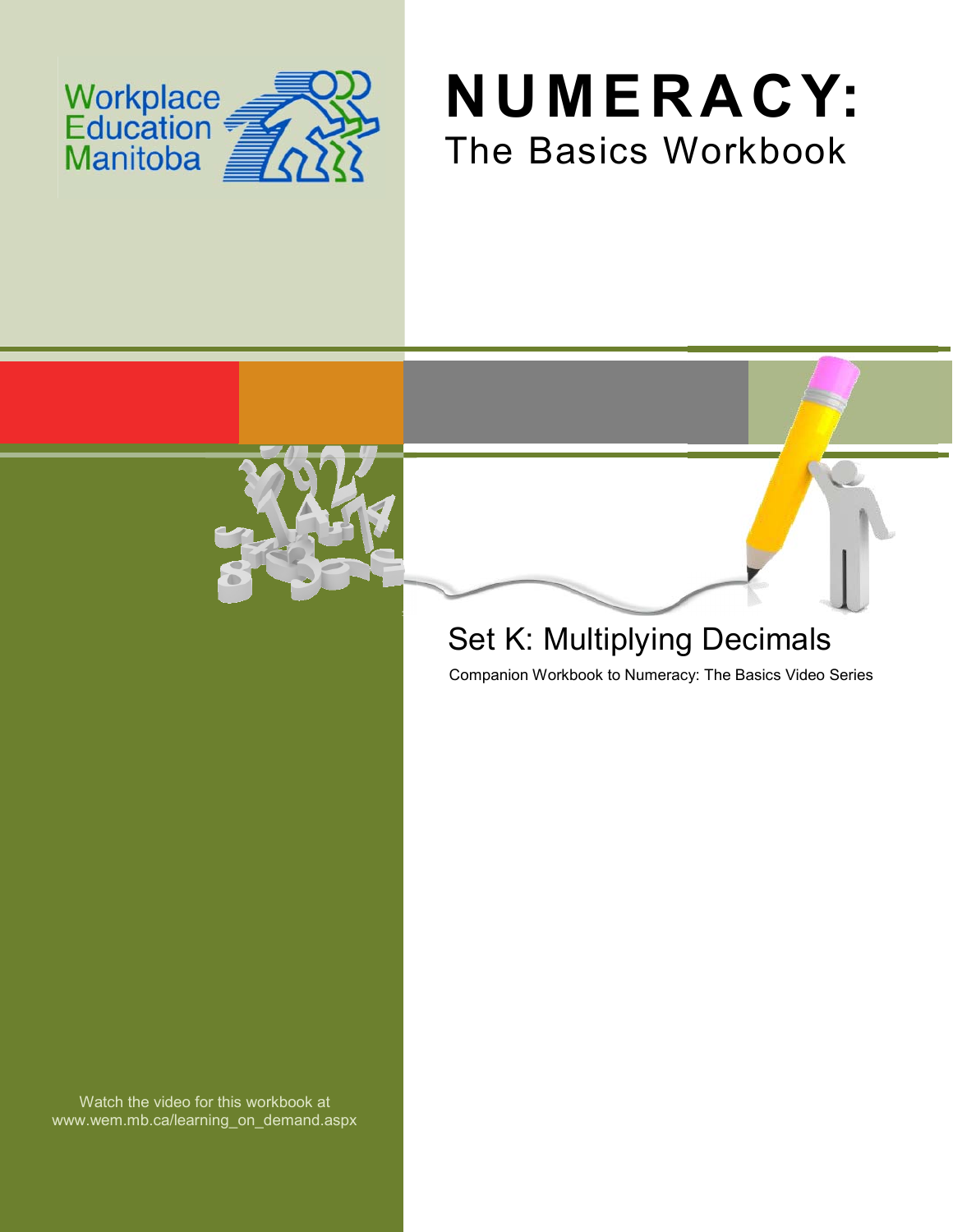Workplace Education Manitoba would like to express appreciation to the following for supporting the development of this curriculum:

> The Government of Canada Human Resource Skills Development Canada (HRSDC)

> > and

The Manitoba Government Industry Workforce Development (IWD), Entrepreneurship, Training and Trade (ETT)

Workplace Education Manitoba would also like to thank the individuals from across Manitoba who provided consultation, content, and feedback.

> For more information, visit [www.wem.mb.ca](http://www.wem.mb.ca/) or contact the Project Coordinator Lindsay Laidlaw at [info@wem.mb.ca](mailto:info@wem.mb.ca)

Workplace Education Manitoba 1000 Waverley Street Winnipeg, MB, R3T 0P3

©Workplace Education Manitoba, 2012

All rights reserved; no part of this publication may be reproduced, stored in a retrieval system, or transmitted in any form by any means, electronic, mechanical, photocopying, recording, or otherwise without

prior written permission of the Publishers. This manual may not be lent, resold, hired out or otherwise disposed by way of trade in any form of binding or cover than that which it is published, without the prior consent of the Publishers.



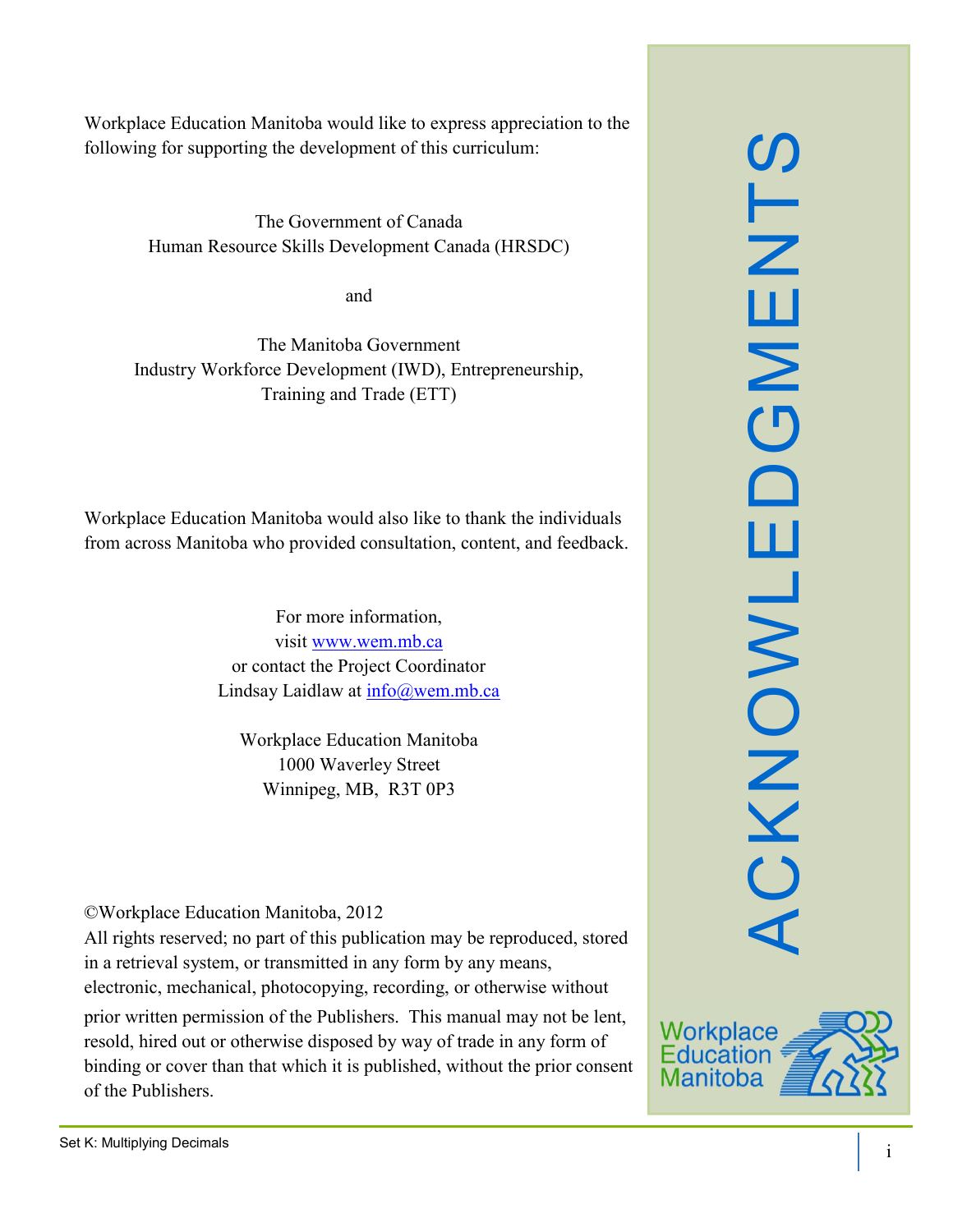

## **INTRODUCTION**

### **What is Numeracy: The Basics Workbook?**

This workbook is intended to accompany Workplace Education Manitoba's (WEM) Numeracy: The Basics Video Series, a set of 50 videos that explain essential numeracy concepts.

The refresher videos cover 25 critical numeracy topics, each broken into concept and practice.

The video series and accompanying downloadable workbooks can be found on the WEM website at [http://www.wem.mb.ca/learning\\_on\\_demand.aspx](http://www.wem.mb.ca/learning_on_demand.aspx)

These Numeracy: The Basics workbooks provide an opportunity for additional skill-building practice.

#### **Numeracy: The Basics topics are:**

- Order of Operations 1
- Order of Operations 2
- Adding & Subtracting Fractions 1
- Adding & Subtracting Fractions 2
- Multiplying & Dividing Fractions  $\bullet$
- Mixed & Improper Fractions  $\bullet$
- Operations with Mixed Fractions 1  $\bullet$
- Operations with Mixed Fractions 2
- Operations with Mixed Fractions 3  $\bullet$
- $\bullet$ Adding & Subtracting Decimals
- Multiplying Decimals  $\bullet$
- Dividing Decimals  $\bullet$
- Order of Operations & Decimals  $\bullet$
- Decimals, Fractions & Percent 1  $\bullet$
- Decimals, Fractions & Percent 2  $\bullet$
- Imperial Conversions
- Metric Conversions
- Metric and Imperial Conversions
- Geometry 1 Perimeter  $\bullet$
- Geometry 2 Area  $\bullet$
- Geometry 3- Volume
- Solving Equations 1
- $\bullet$ Solving Equations 2
- Ratio & Proportion  $\bullet$
- Averages  $\bullet$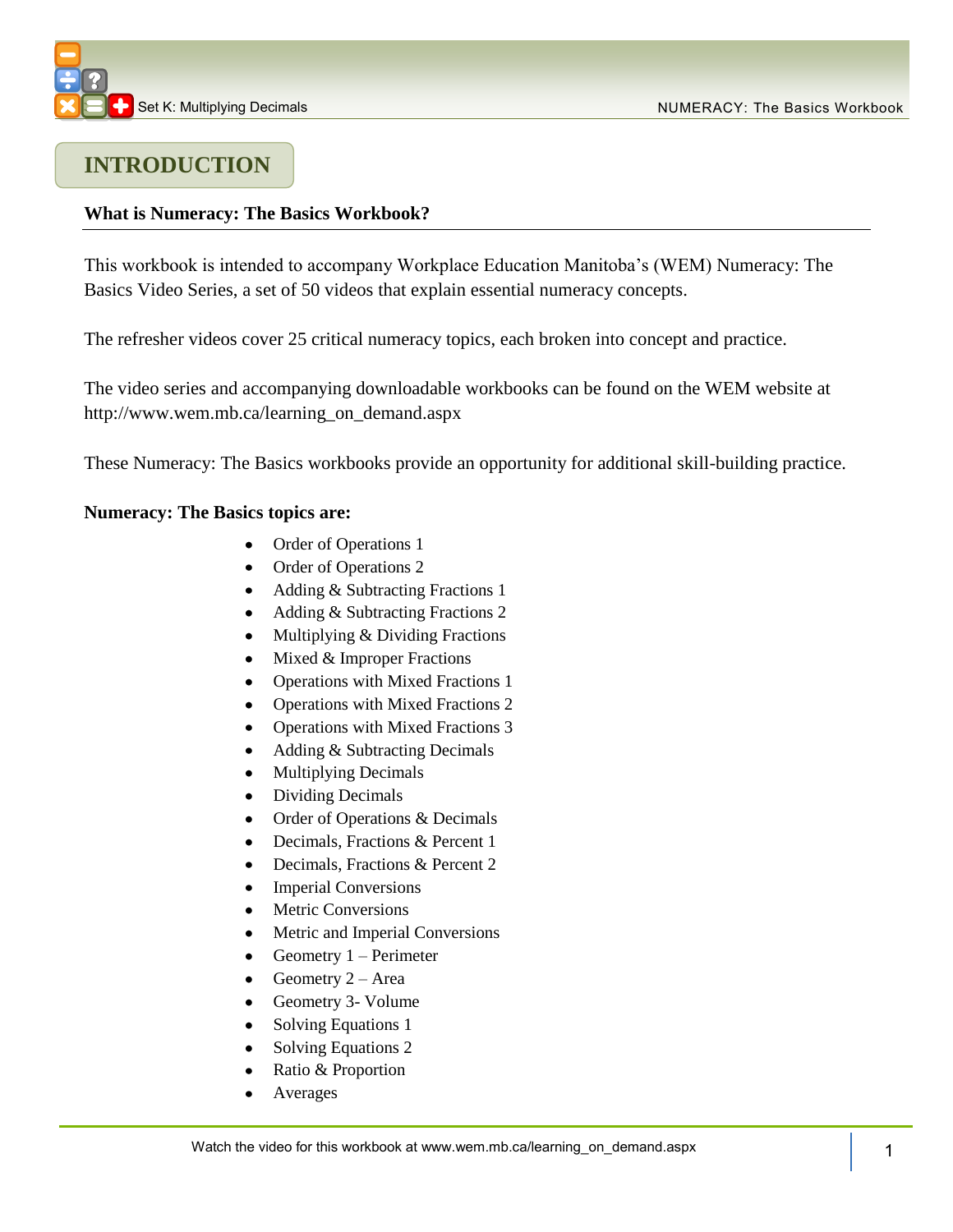

## **MULTIPLYING DECIMALS**

This workbook contains five skill-building practice sections. Solutions can be found at the end of the workbook.

## **Practice Section A**

Calculate the following.

| 1.               | $5.3\times2$          | = <u>________________________</u>                                                                                                                                                                                                                                                                                                                                                                                                                                                                                                                                            |  |
|------------------|-----------------------|------------------------------------------------------------------------------------------------------------------------------------------------------------------------------------------------------------------------------------------------------------------------------------------------------------------------------------------------------------------------------------------------------------------------------------------------------------------------------------------------------------------------------------------------------------------------------|--|
| 2.               | $4 \times 2.7$        | $\equiv$ 100 km s and 100 km s and 100 km s $\sim$                                                                                                                                                                                                                                                                                                                                                                                                                                                                                                                           |  |
| 3.               | $3.7 \times 2.1$      | $\equiv$ 100 minutes of the contract of the contract of the contract of the contract of the contract of the contract of the contract of the contract of the contract of the contract of the contract of the contract of the contr                                                                                                                                                                                                                                                                                                                                            |  |
| $\overline{4}$ . | $2.6 \times 3.4$      | $\equiv$ 100 minutes of the contract of the contract of the contract of the contract of the contract of the contract of the contract of the contract of the contract of the contract of the contract of the contract of the contr                                                                                                                                                                                                                                                                                                                                            |  |
| 5.               | $4.3 \times 2.7$      | $\equiv$ . The contract of the contract of the contract of $\mathcal{L}_\text{max}$                                                                                                                                                                                                                                                                                                                                                                                                                                                                                          |  |
| 6.               | $2.7 \times 1.6$      | = <u>_____________________</u>                                                                                                                                                                                                                                                                                                                                                                                                                                                                                                                                               |  |
| 7.               | $3.3 \times 2.9$      | = <u>_________________________</u>                                                                                                                                                                                                                                                                                                                                                                                                                                                                                                                                           |  |
| 8.               | $2.8 \times 3.9$      | $=\underbrace{\qquad \qquad }_{\qquad \qquad }=\underbrace{\qquad \qquad }_{\qquad \qquad }=\underbrace{\qquad \qquad }_{\qquad \qquad }=\underbrace{\qquad \qquad }_{\qquad \qquad }=\underbrace{\qquad \qquad }_{\qquad \qquad }=\underbrace{\qquad \qquad }_{\qquad \qquad }=\underbrace{\qquad \qquad }_{\qquad \qquad }=\underbrace{\qquad \qquad }_{\qquad \qquad }=\underbrace{\qquad \qquad }_{\qquad \qquad }=\underbrace{\qquad \qquad }_{\qquad \qquad }=\underbrace{\qquad \qquad }_{\qquad \qquad }=\underbrace{\qquad \qquad }_{\qquad \qquad }=\underbrace{\$ |  |
|                  | 9. $1.7 \times 3.3$   | $=$ <u>________________________</u>                                                                                                                                                                                                                                                                                                                                                                                                                                                                                                                                          |  |
| 10.              | $4.2 \times 2.7$      | $\equiv$ 100 km s and 100 km s and 100 km s $\sim$                                                                                                                                                                                                                                                                                                                                                                                                                                                                                                                           |  |
| 11.              | $3.9 \times 5.3$      | <u> = __________________________</u>                                                                                                                                                                                                                                                                                                                                                                                                                                                                                                                                         |  |
| 12.              | $5.6 \times 3.1$      | = <u>____________________</u>                                                                                                                                                                                                                                                                                                                                                                                                                                                                                                                                                |  |
| 13.              | $2.62\times3$         | <u> = __________________________</u>                                                                                                                                                                                                                                                                                                                                                                                                                                                                                                                                         |  |
|                  | 14. $1.62 \times 0.4$ | man and the contract of the contract of                                                                                                                                                                                                                                                                                                                                                                                                                                                                                                                                      |  |
| 15.              | $0.75 \times 4.56$    | $\equiv$ 100 $\pm$ 100 $\pm$                                                                                                                                                                                                                                                                                                                                                                                                                                                                                                                                                 |  |
|                  |                       |                                                                                                                                                                                                                                                                                                                                                                                                                                                                                                                                                                              |  |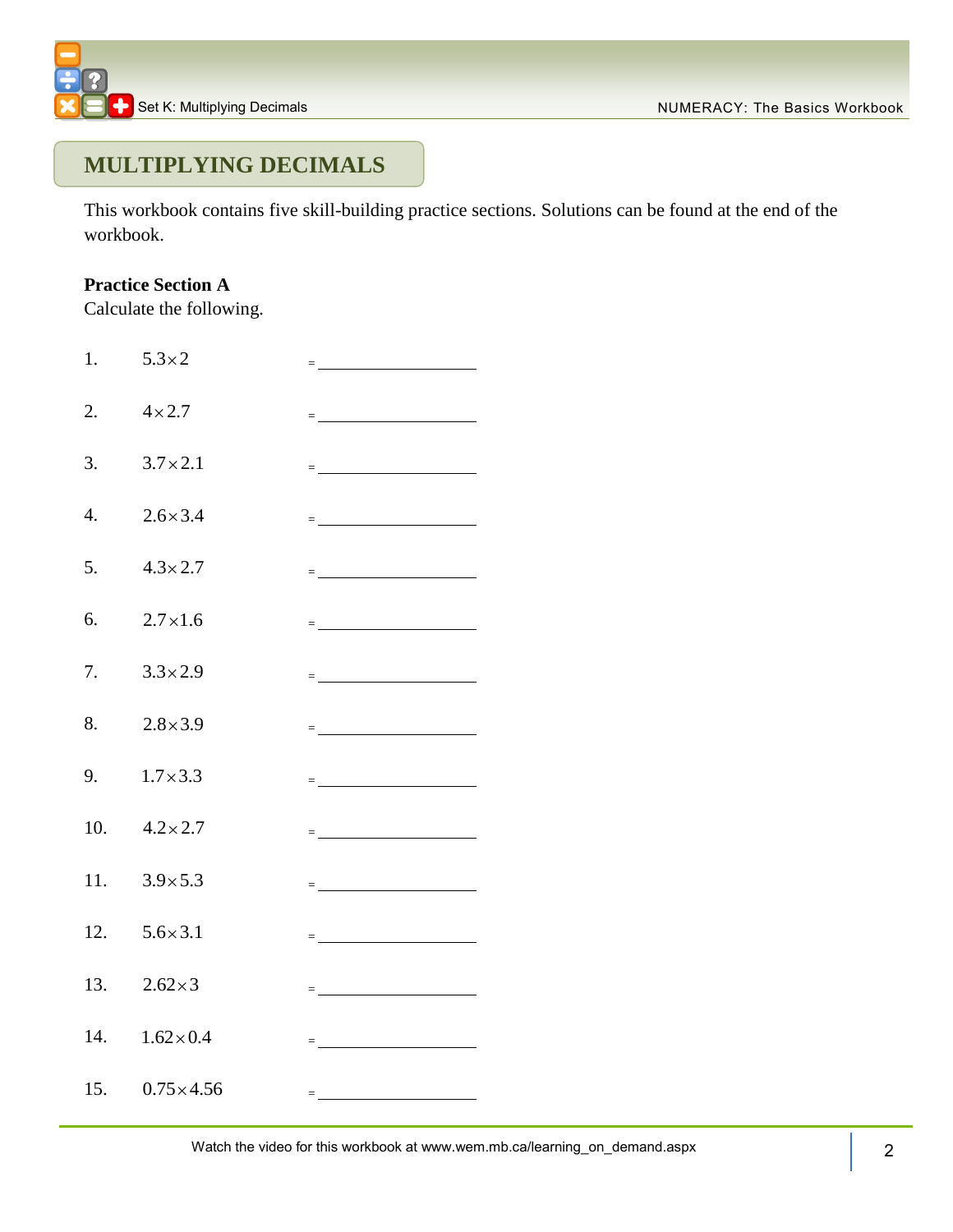## **Practice Section B**

Calculate the following.

| 1.               | $2.75 \times 3.5$                   | $=\underbrace{\qquad \qquad }_{\qquad \qquad \qquad }\qquad \qquad ~~\qquad \qquad ~~\qquad \qquad ~~\qquad \qquad ~~\qquad \qquad ~~\qquad \qquad ~~\qquad \qquad ~~\qquad \qquad ~~\qquad \qquad ~~\qquad \qquad ~~\qquad \qquad ~~\qquad \qquad ~~\qquad \qquad ~~\qquad \qquad ~~\qquad \qquad ~~\qquad \qquad ~~\qquad \qquad ~~\qquad \qquad ~~\qquad \qquad ~~\qquad \qquad ~~\qquad \qquad ~~\qquad \qquad ~~\qquad \qquad ~~\qquad \qquad ~~\qquad \qquad ~~\qquad \qquad ~~\qquad \qquad ~~\qquad \qquad ~~\qquad \$                                               |
|------------------|-------------------------------------|------------------------------------------------------------------------------------------------------------------------------------------------------------------------------------------------------------------------------------------------------------------------------------------------------------------------------------------------------------------------------------------------------------------------------------------------------------------------------------------------------------------------------------------------------------------------------|
| 2.               | $0.75 \times 4.8$                   | $=\underbrace{\qquad \qquad }_{\qquad \qquad }=\underbrace{\qquad \qquad }_{\qquad \qquad }=\underbrace{\qquad \qquad }_{\qquad \qquad }=\underbrace{\qquad \qquad }_{\qquad \qquad }=\underbrace{\qquad \qquad }_{\qquad \qquad }=\underbrace{\qquad \qquad }_{\qquad \qquad }=\underbrace{\qquad \qquad }_{\qquad \qquad }=\underbrace{\qquad \qquad }_{\qquad \qquad }=\underbrace{\qquad \qquad }_{\qquad \qquad }=\underbrace{\qquad \qquad }_{\qquad \qquad }=\underbrace{\qquad \qquad }_{\qquad \qquad }=\underbrace{\qquad \qquad }_{\qquad \qquad }=\underbrace{\$ |
| 3.               | $3.81 \times 2.99$                  | = <u>______________________</u>                                                                                                                                                                                                                                                                                                                                                                                                                                                                                                                                              |
| $\overline{4}$ . | $4.76 \times 0.19$                  | $=\underbrace{\qquad \qquad }_{\qquad \qquad }=\underbrace{\qquad \qquad }_{\qquad \qquad }=\underbrace{\qquad \qquad }_{\qquad \qquad }=\underbrace{\qquad \qquad }_{\qquad \qquad }=\underbrace{\qquad \qquad }_{\qquad \qquad }=\underbrace{\qquad \qquad }_{\qquad \qquad }=\underbrace{\qquad \qquad }_{\qquad \qquad }=\underbrace{\qquad \qquad }_{\qquad \qquad }=\underbrace{\qquad \qquad }_{\qquad \qquad }=\underbrace{\qquad \qquad }_{\qquad \qquad }=\underbrace{\qquad \qquad }_{\qquad \qquad }=\underbrace{\qquad \qquad }_{\qquad \qquad }=\underbrace{\$ |
| 5.               | $0.61 \times 0.85$                  | $=$ <u>_ _ _ _ _ _ _ _ _ _</u>                                                                                                                                                                                                                                                                                                                                                                                                                                                                                                                                               |
| 6.               | $5.32 \times 2.69$                  | $=$ <u>______________________</u>                                                                                                                                                                                                                                                                                                                                                                                                                                                                                                                                            |
| 7.               | $7.12\times1.05$                    | $=\underbrace{\qquad \qquad }_{\qquad \qquad }=\underbrace{\qquad \qquad }_{\qquad \qquad }+\underbrace{\qquad \qquad }_{\qquad \qquad }+\underbrace{\qquad \qquad }_{\qquad \qquad }+\underbrace{\qquad \qquad }_{\qquad \qquad }+\underbrace{\qquad \qquad }_{\qquad \qquad }+\underbrace{\qquad \qquad }_{\qquad \qquad }+\underbrace{\qquad \qquad }_{\qquad \qquad }+\underbrace{\qquad \qquad }_{\qquad \qquad }+\underbrace{\qquad \qquad }_{\qquad \qquad }+\underbrace{\qquad \qquad }_{\qquad \qquad }+\underbrace{\qquad \qquad }_{\qquad \qquad }+\underbrace{\$ |
| 8.               | $18.4 \times 3.2$                   | = <u>_________________________</u>                                                                                                                                                                                                                                                                                                                                                                                                                                                                                                                                           |
| 9.               | $43.7 \times 0.89$                  | $=\underbrace{\qquad \qquad }_{\qquad \qquad }=\underbrace{\qquad \qquad }_{\qquad \qquad }=\underbrace{\qquad \qquad }_{\qquad \qquad }=\underbrace{\qquad \qquad }_{\qquad \qquad }=\underbrace{\qquad \qquad }_{\qquad \qquad }=\underbrace{\qquad \qquad }_{\qquad \qquad }=\underbrace{\qquad \qquad }_{\qquad \qquad }=\underbrace{\qquad \qquad }_{\qquad \qquad }=\underbrace{\qquad \qquad }_{\qquad \qquad }=\underbrace{\qquad \qquad }_{\qquad \qquad }=\underbrace{\qquad \qquad }_{\qquad \qquad }=\underbrace{\qquad \qquad }_{\qquad \qquad }=\underbrace{\$ |
| 10.              | $4.01 \times 4.27$                  | = <u>______________________</u>                                                                                                                                                                                                                                                                                                                                                                                                                                                                                                                                              |
| 11.              | $3.72 \times 4.0061$                | $=\underbrace{\qquad \qquad }_{\qquad \qquad }=\underbrace{\qquad \qquad }_{\qquad \qquad }+\left( \begin{array}{ccccc }_{\qquad \qquad }&\qquad &\qquad \\[-1mm] \qquad \qquad &\qquad &\qquad \\[-1mm] \qquad \qquad &\qquad &\qquad \\[-1mm] \qquad \qquad &\qquad &\qquad \\[-1mm] \qquad \qquad &\qquad &\qquad \\[-1mm] \qquad \qquad &\qquad &\qquad \\[-1mm] \qquad \qquad &\qquad &\qquad \\[-1mm] \qquad \qquad &\qquad &\qquad \\[-1mm] \qquad \qquad &\qquad &\qquad \\[-1mm]$                                                                                   |
| 12.              | $3.5 \times 2.77 \times 2.04$       |                                                                                                                                                                                                                                                                                                                                                                                                                                                                                                                                                                              |
| 13.              | $5.81 \times 0.03 \times 6.49$      | = <u>______________________</u>                                                                                                                                                                                                                                                                                                                                                                                                                                                                                                                                              |
|                  | 14. $4.21 \times 2.16 \times 3$     | = <u>______________________</u>                                                                                                                                                                                                                                                                                                                                                                                                                                                                                                                                              |
|                  | 15. $23.71 \times 8.72 \times 3.08$ | = <u>__________________________</u> __                                                                                                                                                                                                                                                                                                                                                                                                                                                                                                                                       |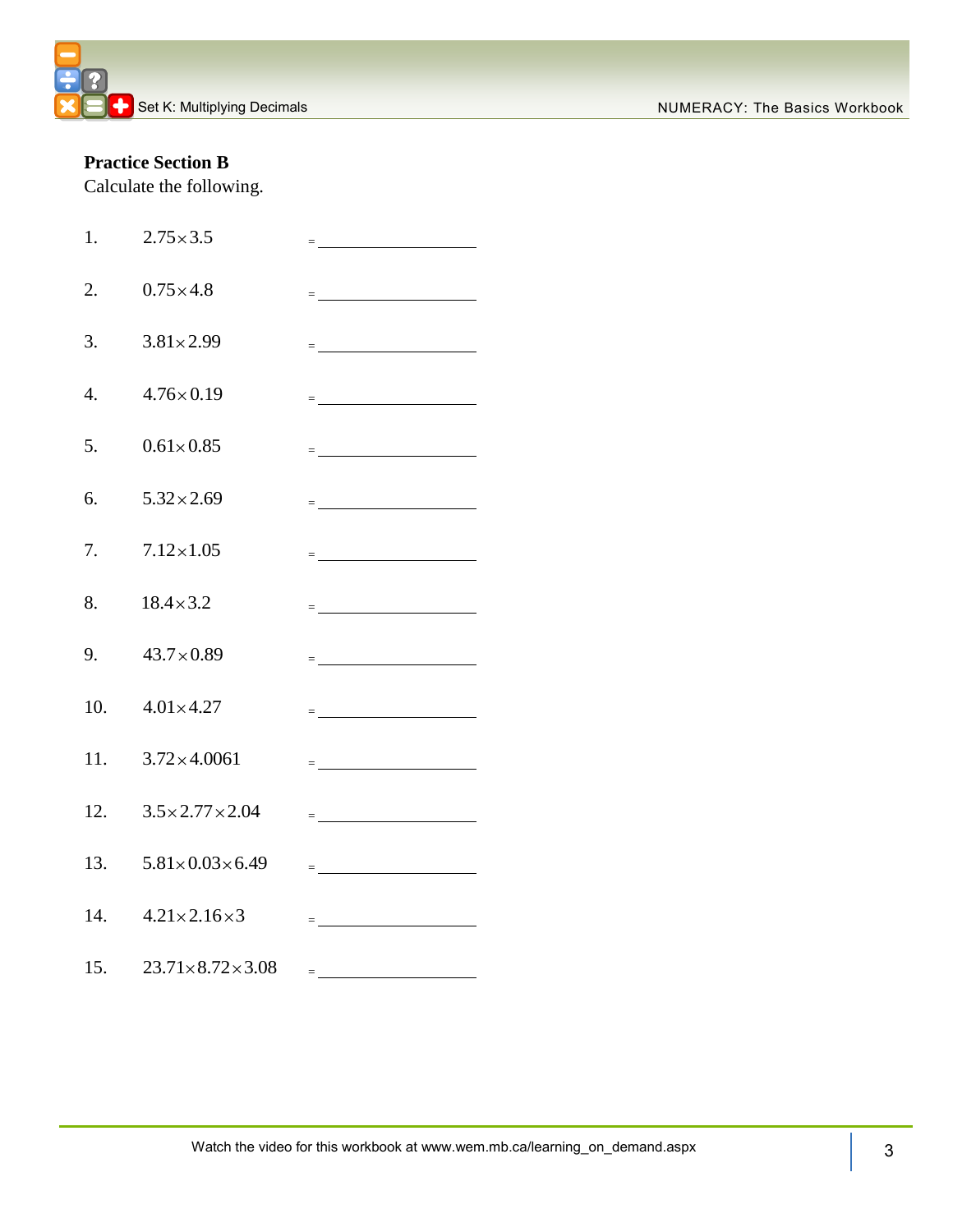## **Practice Section C**

Calculate the following.

| 1. | $37.61 \times 24.85$          | $\blacksquare$ . The contract of the contract of the contract of the contract of the contract of the contract of the contract of the contract of the contract of the contract of the contract of the contract of the contract of the |
|----|-------------------------------|--------------------------------------------------------------------------------------------------------------------------------------------------------------------------------------------------------------------------------------|
| 2. | $345.987 \times 20.45$        | material contracts and contracts are                                                                                                                                                                                                 |
| 3. | $48.5 \times 4.375 \times 2$  | 그는 아이들이 아이들이 아이들이 없었다.                                                                                                                                                                                                               |
| 4. | $4 \times 5.987 \times 2.531$ | $\equiv$ 100 km s and 100 km s and 100 km s $\sim$                                                                                                                                                                                   |
| 5. | $459.872\times123.406$        | $=$ $-$                                                                                                                                                                                                                              |

## **Practice Section D**

In this section, solutions for the practice questions contain commonly-made errors. For each question, circle the error(s) and give a correct solution.

1.

| Calculate: | $18.4 \times 3.2$ |
|------------|-------------------|
| Solution:  |                   |
|            | $18.4 \times 3.2$ |
|            | 18.4<br>$=$       |
|            | $\times$ 3.2      |
|            | 378               |
|            | 5520              |
|            | 58.98             |
|            |                   |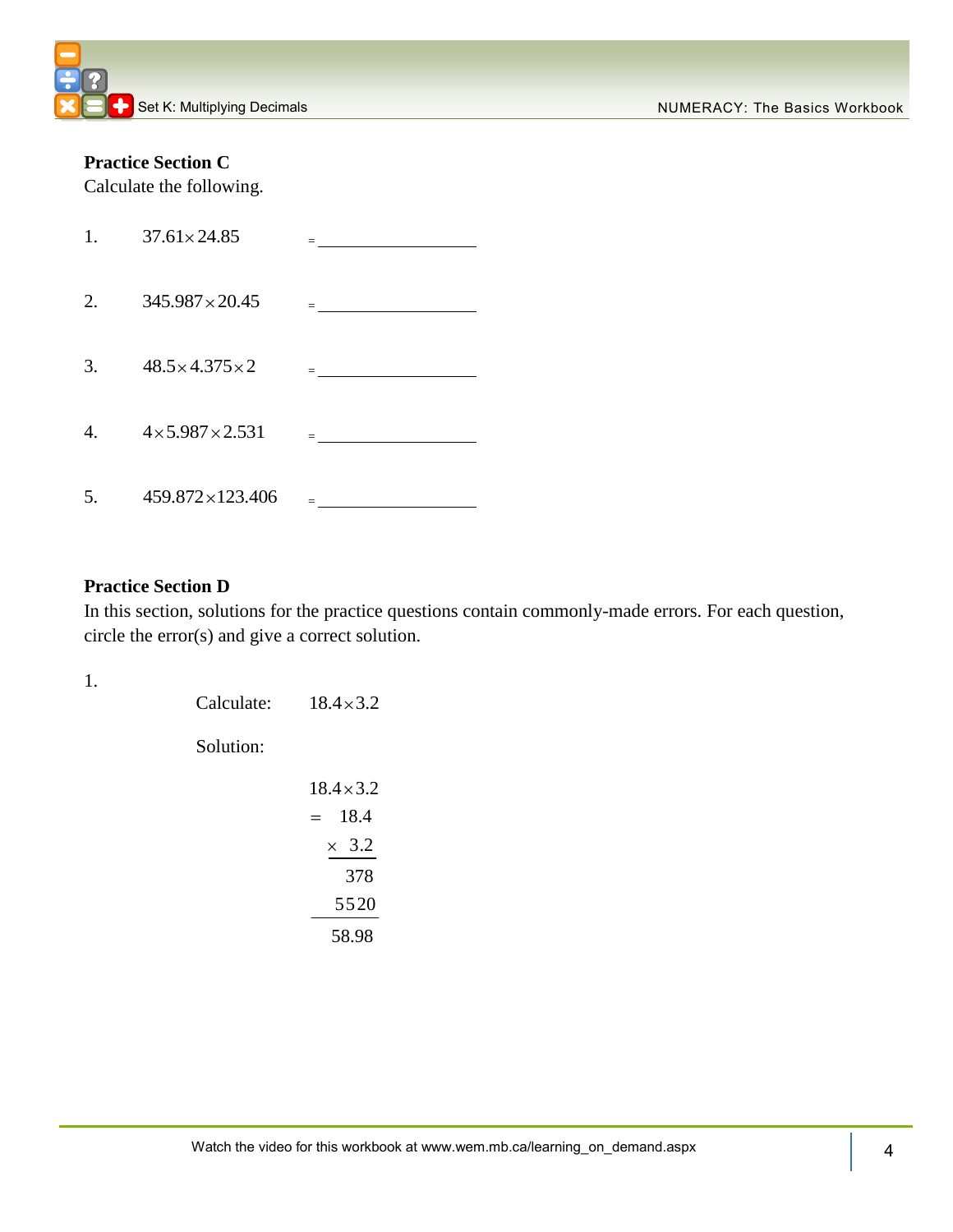2.

Calculate: 51.87×13.006 Solution:  $51.87\times 13.006$  $=$ 13.006  $\times 51.87$ 91042 1040480 13006000 65030000 791.67522

### **Practice Section E**

Challenge Question. If you can do this one, then you get an  $A^+$ .  $\odot$ 

Follow the rules for multiplying decimals to calculate the answer.

Calculate: 39785.23 2019.23

 $=$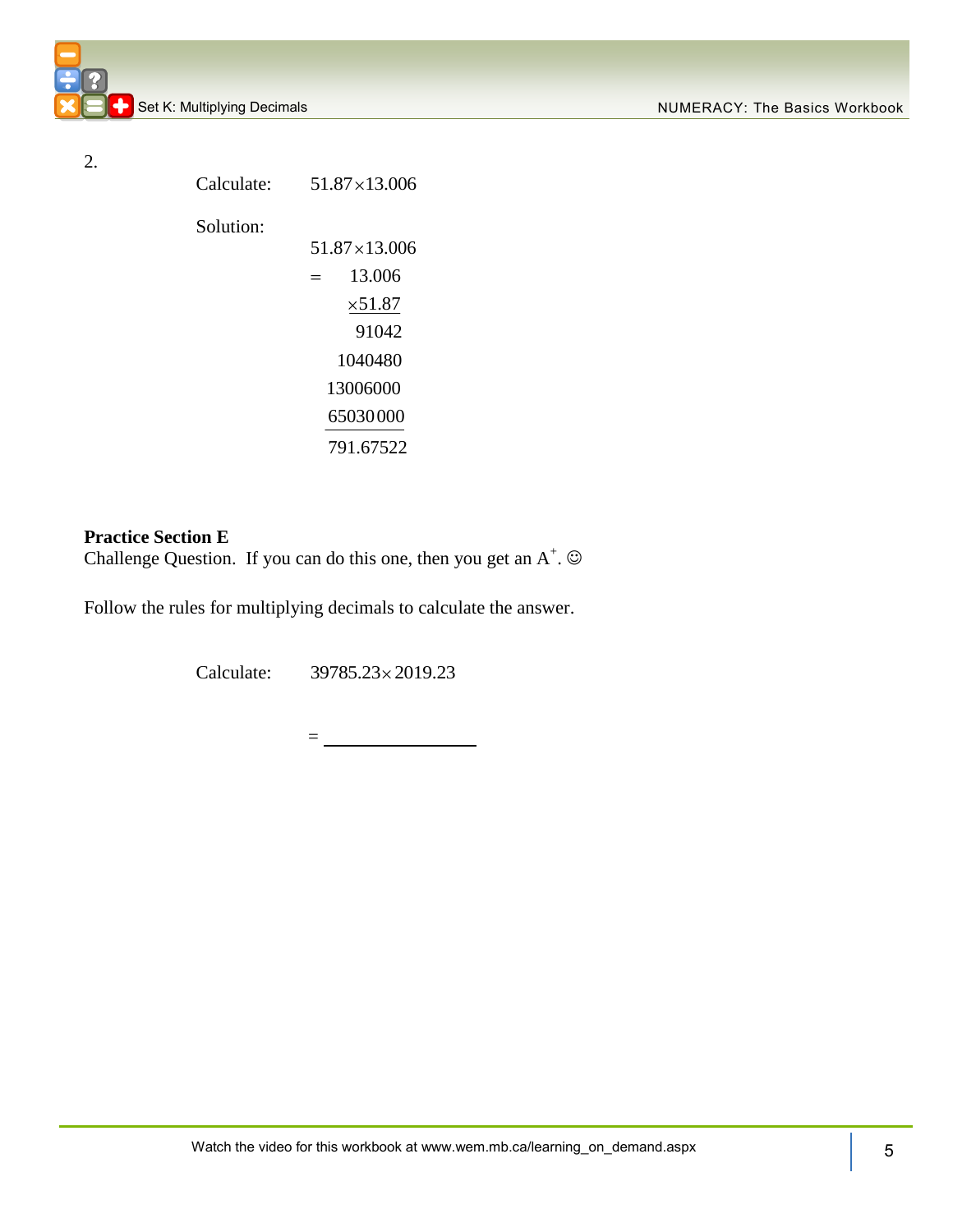NUMERACY: The Basics Workbook

# SOLUTIONS

## Set K

Multiplying Decimals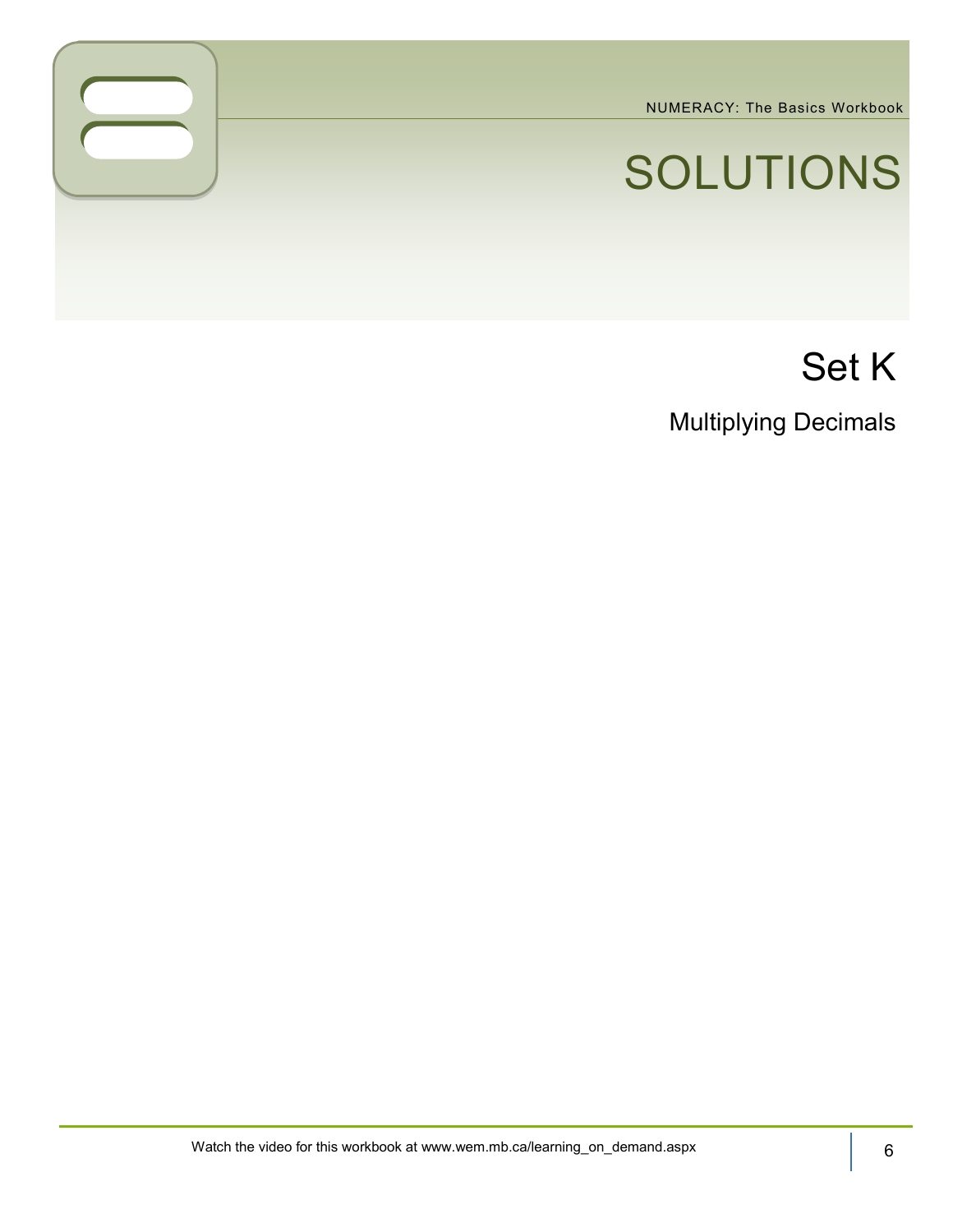## **MULTIPLYING DECIMALS**

## **Practice Section A**

| 1. | Solution:<br>$5.3 \times 2$   | 5. | Solution:<br>$4.3 \times 2.7$ |
|----|-------------------------------|----|-------------------------------|
|    | $= 5.3$                       |    | $= 4.3$                       |
|    | $\times$ 2                    |    | $\times$ 2.7                  |
|    | 10.6                          |    | 301                           |
|    |                               |    | 860                           |
| 2. | Solution:<br>$4 \times 2.7$   |    | 11.61                         |
|    | $= 2.7$                       |    |                               |
|    | $\overline{4}$<br>$\times$    | 6. | Solution:<br>$2.7 \times 1.6$ |
|    | 10.8                          |    | $= 1.6$                       |
|    |                               |    | $\times$ 2.7                  |
| 3. | Solution:<br>$3.7 \times 2.1$ |    | 112                           |
|    | $= 3.7$                       |    | 320                           |
|    | $\times$ 2.1                  |    | 4.32                          |
|    | 37                            |    |                               |
|    | 740                           | 7. | Solution:<br>$3.3\times2.9$   |
|    | 7.77                          |    | $= 3.3$                       |
|    |                               |    | $\times$ 2.9                  |
| 4. | Solution:<br>$2.6 \times 3.4$ |    | 297                           |
|    | $= 2.6$                       |    | 660                           |
|    | $\times$ 3.4                  |    | 9.57                          |
|    | 104                           |    |                               |
|    | 780                           | 8. | Solution:<br>$2.8 \times 3.9$ |
|    | 8.84                          |    | $= 3.9$                       |
|    |                               |    | $\times$ 2.8                  |
|    |                               |    | 312                           |
|    |                               |    | 780                           |
|    |                               |    | 10.92                         |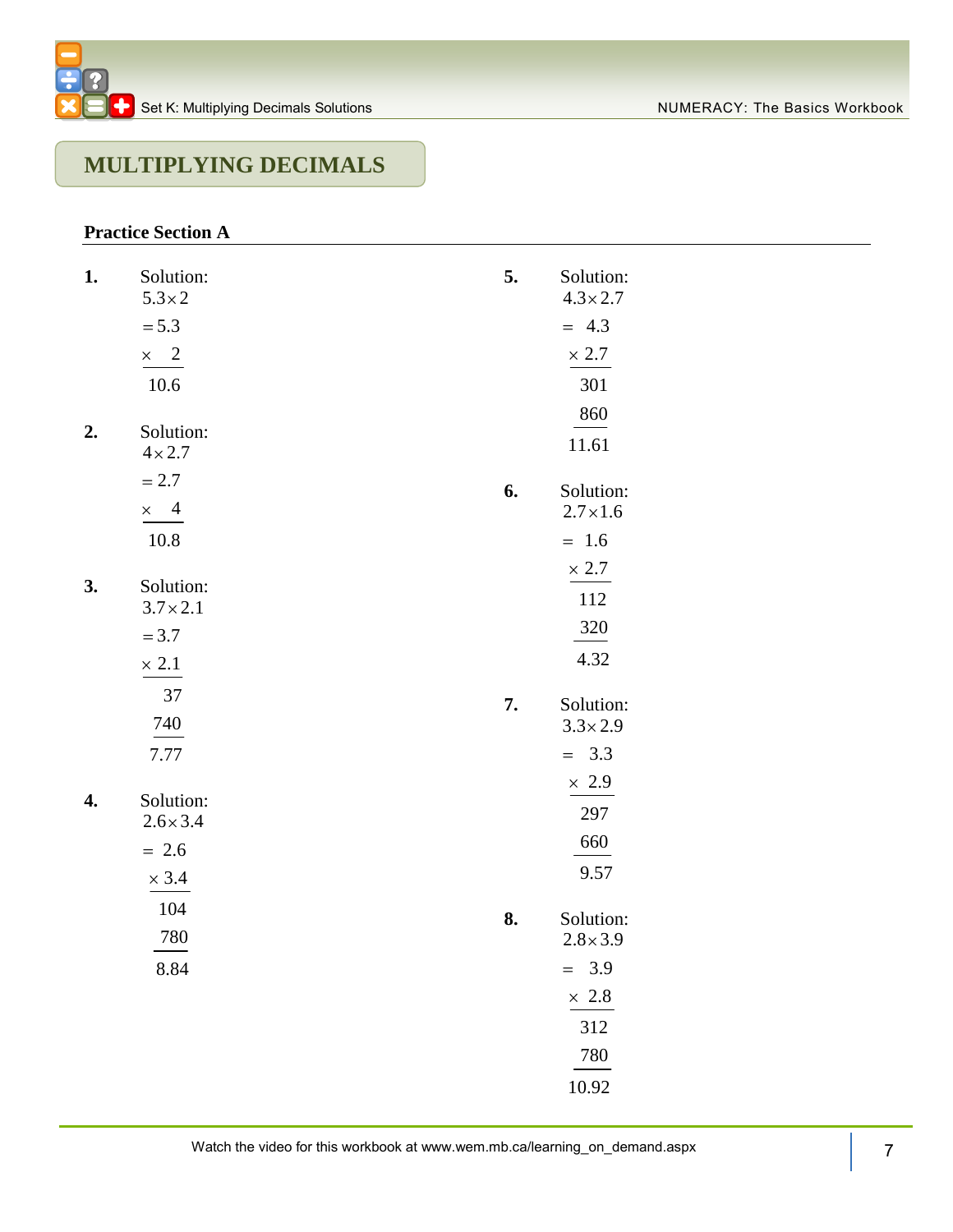| 9.  | Solution:<br>$1.7 \times 3.3$ | 12. | Solution:<br>$5.6 \times 3.1$   |
|-----|-------------------------------|-----|---------------------------------|
|     | $= 3.3$                       |     | $= 5.6$                         |
|     | $\times$ 1.7                  |     | $\times$ 3.1                    |
|     | 231                           |     | 56                              |
|     | 330                           |     | 1680                            |
|     | 5.61                          |     | 17.36                           |
| 10. | Solution:<br>$4.2 \times 2.7$ | 13. | Solution:<br>$2.62\times3$      |
|     | $= 4.2$                       |     | $= 26.2$                        |
|     | $\times$ 2.7                  |     | $\times$ 3                      |
|     | 294                           |     | 7.86                            |
|     | 840                           |     |                                 |
|     | 11.34                         | 14. | Solution:<br>$1.62\times0.4$    |
| 11. | Solution:                     |     | $= 1.62$                        |
|     | $3.9 \times 5.3$              |     | $\times$ 0.4                    |
|     | $= 5.3$                       |     | 0.648                           |
|     | $\times$ 3.9                  |     |                                 |
|     | 477                           | 15. | Solution:<br>$0.75 \times 4.56$ |
|     | 1590                          |     | $= 4.56$                        |
|     | 20.67                         |     | $\times.75$                     |
|     |                               |     | 2280                            |
|     |                               |     | 31920                           |
|     |                               |     | 3.4200                          |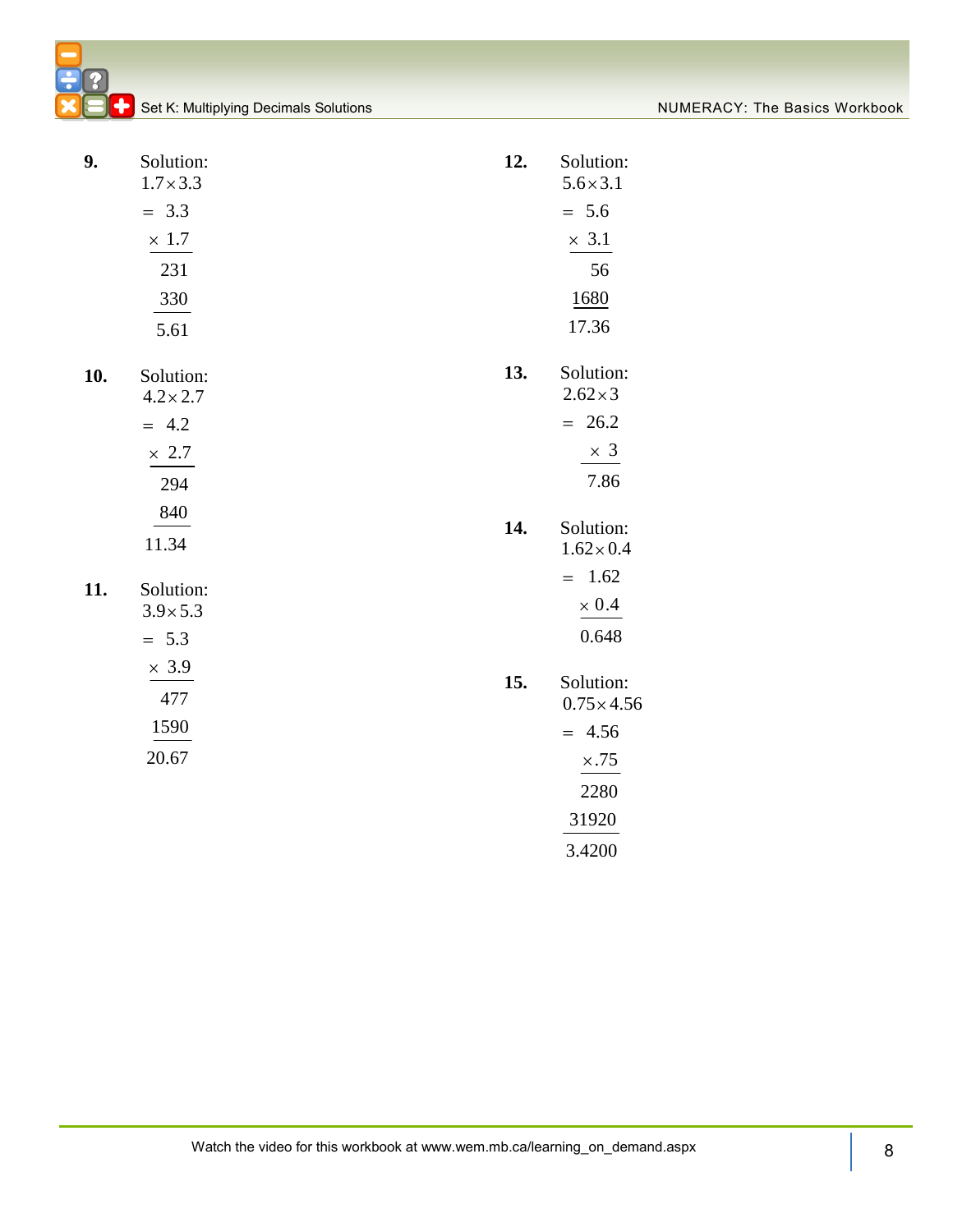## **Practice Section B**

**1.** 

|     | Solution:<br>$2.75 \times 3.5$ |  |
|-----|--------------------------------|--|
| $=$ | 2.75                           |  |
|     | $\times$ 3.5                   |  |
|     | 1375                           |  |
|     | 8250                           |  |
|     | 9.625                          |  |
|     |                                |  |

### **2.** Solution:  $0.75 \times 4.8$

| V. / J × 4. |
|-------------|
| 4.8         |
| $\times.75$ |
| 240         |
| 3360        |
| 3.600       |

## **3.** Solution:

 $3.81 \times 2.99$ 

| 381          |                                                 |
|--------------|-------------------------------------------------|
| $\times$ 299 |                                                 |
| 3429         | Notice here that the decimals have been omitted |
| 34290        | to keep better track of the numbers. They have  |
| 76200        | been correctly inserted in the final answer.    |
| 11.3919      |                                                 |

## **4.** Solution:

|  | $4.76 \times 0.19$ |  |
|--|--------------------|--|
|  | 4.76               |  |
|  | $\times$ .19       |  |
|  | 4284               |  |
|  | 4760               |  |
|  | 0.9044             |  |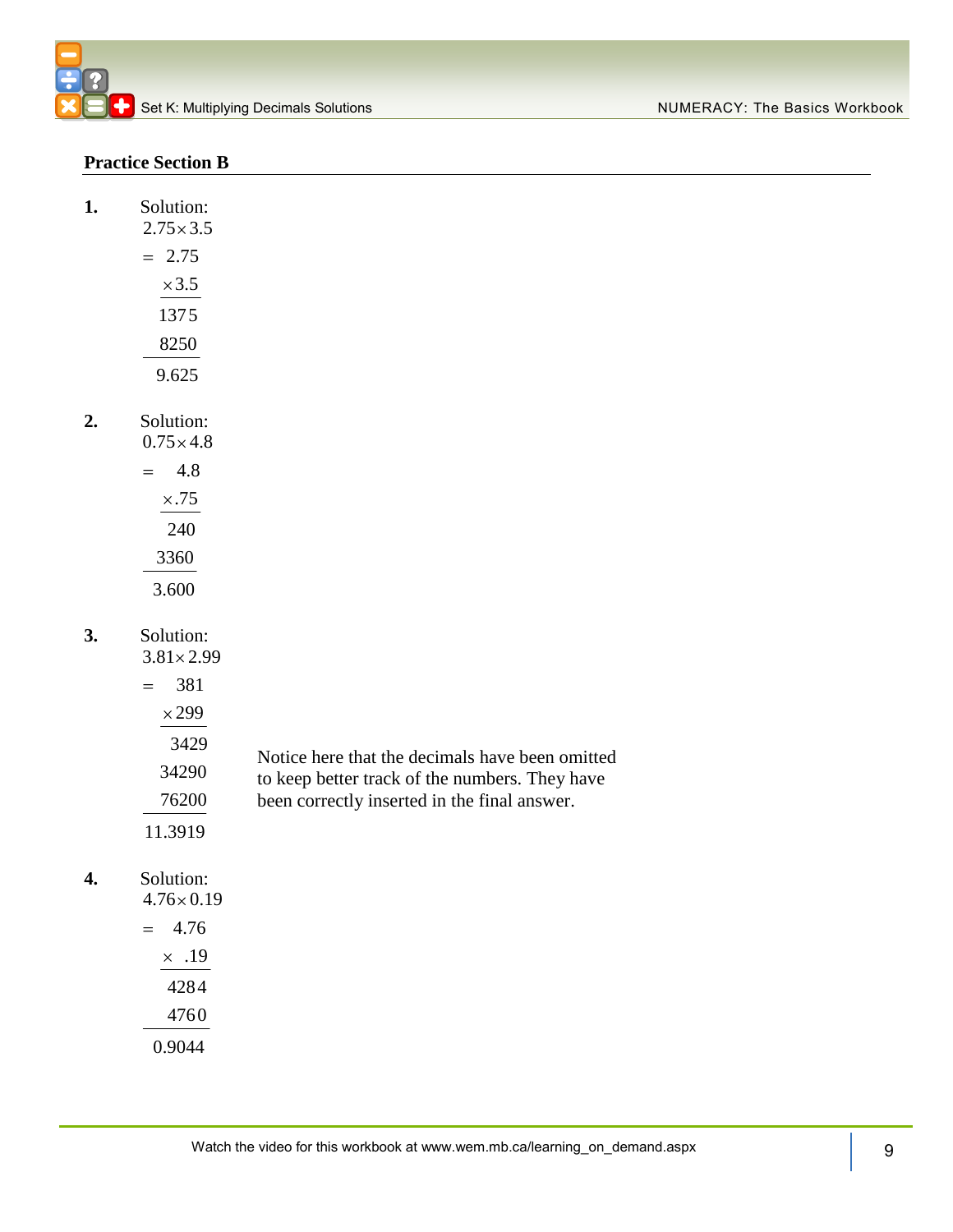**C** Set K: Multiplying Decimals Solutions NUMERACY: The Basics Workbook

| 5. | Solution:<br>$0.61 \times 0.85$  | 9.  | Solution:<br>$43.7 \times 0.89$   |                     |
|----|----------------------------------|-----|-----------------------------------|---------------------|
|    | .85<br>$=$                       |     | 43.7<br>$=$                       |                     |
|    | $\times .61$                     |     | $\times.89$                       |                     |
|    | 85                               |     | 3933                              |                     |
|    | 5100                             |     | 34960                             |                     |
|    | 0.5185                           |     | 38.893                            |                     |
| 6. | Solution:<br>$5.32 \times 2.69$  | 10. | Solution:<br>$4.01 \times 4.27$   |                     |
|    | 5.32<br>$=$                      |     | 4.01<br>$=$                       |                     |
|    | $\times 2.69$                    |     | $\times$ 4.27                     |                     |
|    | 4788                             |     | 2807                              |                     |
|    | 31920                            |     | 8020                              |                     |
|    | 106400                           |     | 160400                            |                     |
|    | 14.3108                          |     | 17.1227                           |                     |
| 7. | Solution:<br>$7.12 \times 1.05$  | 11. | Solution:<br>$3.72 \times 4.0061$ |                     |
|    | 7.12                             |     | 40061<br>$=$                      |                     |
|    | $=$                              |     |                                   |                     |
|    | $\times\,1.05$                   |     | $\times$ 372                      |                     |
|    | 3560                             |     | 80122                             |                     |
|    | 71200                            |     | 2804270                           |                     |
|    | 7.4760                           |     | 12018300                          |                     |
|    |                                  |     | 14.902692                         |                     |
| 8. | Solution:                        |     |                                   |                     |
|    | $18.4 \times 3.2$<br>18.4<br>$=$ | 12. | Solution:                         |                     |
|    | $\times$ 3.2                     |     | $3.5 \times 2.77 \times 2.04$     | $9.695 \times 2.04$ |
|    |                                  |     | 2.77<br>$=$                       | 9.695<br>$=$        |
|    | 368<br>5520                      |     | $\times$ 3.5                      | $\times$ 2.04       |
|    |                                  |     | 1385                              | 38780               |
|    | 58.88                            |     | 8310<br>9.695                     | 1939000<br>19.77780 |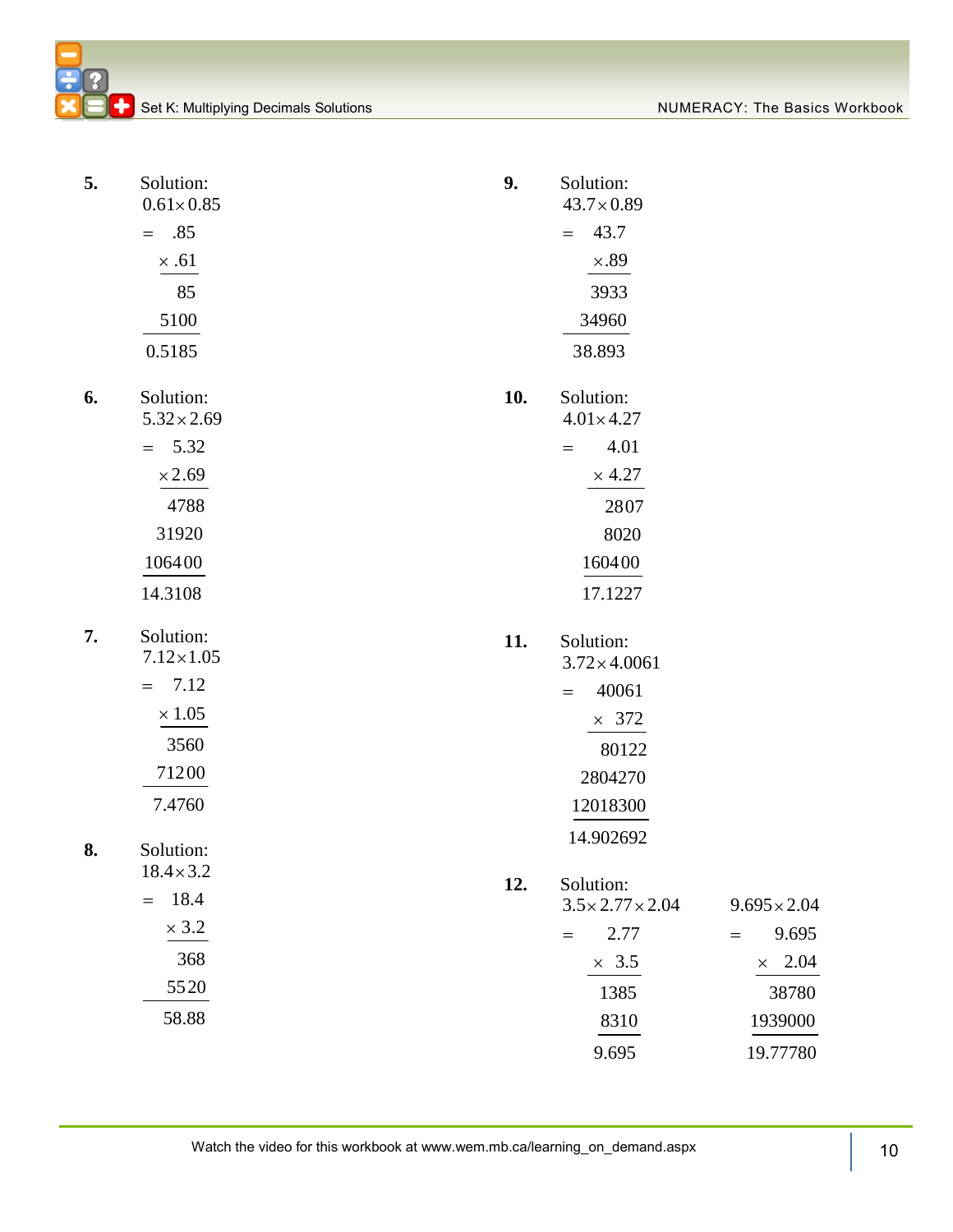**13.** Solution:

 $5.81 \times 0.03 \times 6.49$  $= 0.1947 \times 5.81$  $\equiv$ 6.49 1947  $\times$  0.03  $\times$  581 0.1947 1947 155760 973500 1.131207

## **14.** Solution:

 $4.21 \times 2.16 \times 3$ 

| 4.21       | $= 12.63 \times 2.16$ |
|------------|-----------------------|
| $\times$ 3 | 1263                  |
| 12.63      | $\times$ 216          |
|            | 7578                  |
|            | 12630                 |
|            | 252600                |
|            | 27.2808               |

**15.** Solution:

| $23.71 \times 8.72 \times 3.08$<br>2371 | $= 206.7512 \times 3.08$<br>2067512 |  |
|-----------------------------------------|-------------------------------------|--|
| 872<br>$\times$                         | 308<br>$\times$                     |  |
| 4742<br>165970                          | 16540096                            |  |
| 1896800                                 | 620253600                           |  |
| 206.7512                                | 636.793696                          |  |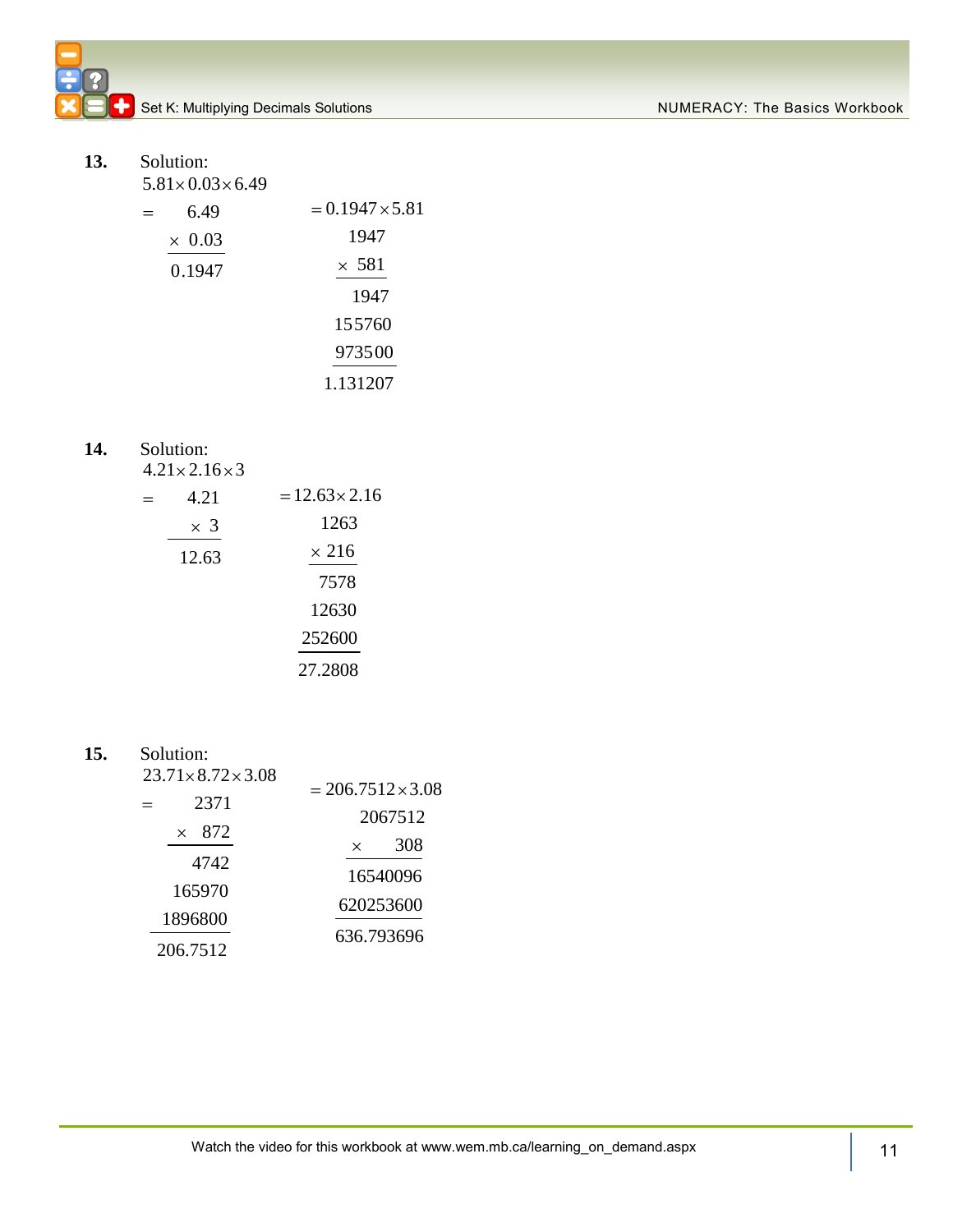## **Practice Section C**

| 1. | Solution:<br>$37.61 \times 24.85$   |                      |    |                               |                         |
|----|-------------------------------------|----------------------|----|-------------------------------|-------------------------|
|    | 3761<br>$=$                         |                      |    |                               | $= 10.124 \times 5.987$ |
|    | $\times$ 2485                       |                      |    |                               | 10124                   |
|    | 18805                               |                      | 4. | Solution:                     | $\times$ 5987           |
|    | 300880                              |                      |    | $4 \times 5.987 \times 2.531$ | 70868                   |
|    | 1504400                             |                      |    | $= 2.531 \times 4$            | 809920                  |
|    | 7522000                             |                      |    | 2.531                         | 9111600                 |
|    | 934.6085                            |                      |    | $\overline{4}$<br>$\times$    | 50620000                |
|    |                                     |                      |    | 10.124                        | 60.612388               |
|    |                                     |                      |    |                               |                         |
| 2. | Solution:<br>$345.987 \times 20.45$ |                      |    |                               |                         |
|    | 345987<br>$=$                       |                      |    |                               |                         |
|    | $\times$ 2045                       |                      |    |                               |                         |
|    | 1729935                             |                      | 5. | Solution:                     |                         |
|    | 13839480                            |                      |    | 459.872×123.406               |                         |
|    | 691974000                           |                      |    | 459872<br>$=$                 |                         |
|    | 7075.43415                          |                      |    | 123406<br>$\times$            |                         |
|    |                                     |                      |    | 2759232                       |                         |
|    |                                     |                      |    | 183948800                     |                         |
|    |                                     |                      |    | 1379616000                    |                         |
| 3. | Solution:                           |                      |    | 9197440000                    |                         |
|    | $48.5 \times 4.375 \times 2$        |                      |    | 45987200000                   |                         |
|    | $=4.375\times2$                     | $= 48.5 \times 8.75$ |    | 56750.964032                  |                         |
|    | 4.375                               | 485                  |    |                               |                         |
|    | $\overline{c}$<br>$\times$          | $\times$ 875         |    |                               |                         |
|    | 8.750                               | 2425                 |    |                               |                         |
|    |                                     | 33950                |    |                               |                         |
|    |                                     | 388000               |    |                               |                         |
|    |                                     | 424.375              |    |                               |                         |